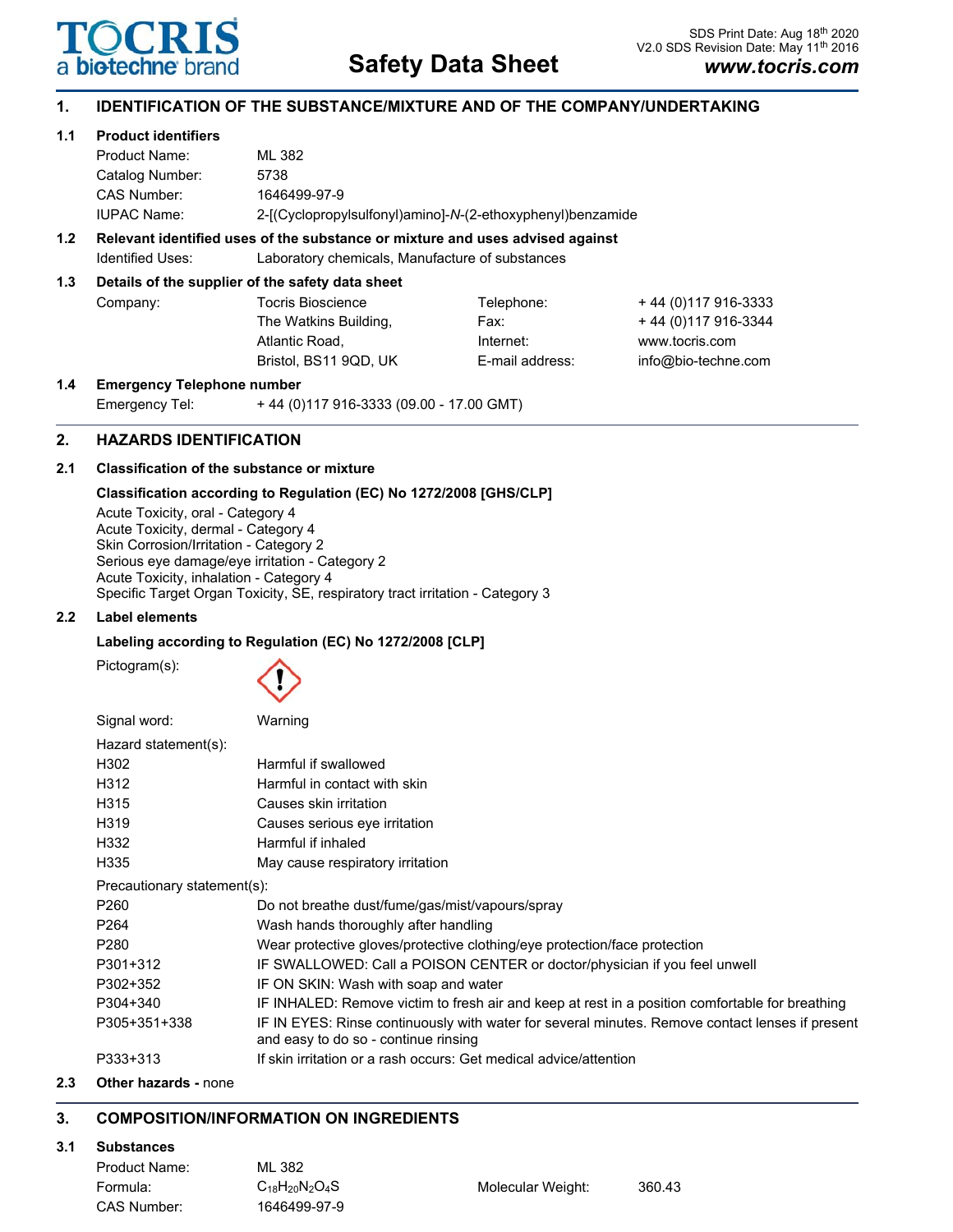# **4. FIRST AID MEASURES**

## **4.1 Description of first aid measures**

## **General advice**

Consult a doctor and show this safety data sheet.

## **If inhaled**

Remove to fresh air and monitor breathing. If breathing becomes difficult, give oxygen. If breathing stops, give artificial respiration. Consult a doctor.

## **In case of skin contact**

Immediately wash skin with copious amounts of soap and water for at least 15 minutes. Remove contaminated clothing and shoes and wash before reuse. Consult a doctor.

#### **In case of eye contact**

Flush with copious amounts of water for at least 15 minutes. Consult a doctor.

#### **If swallowed**

Rinse mouth with water. Do not induce vomiting unless directed to do so by medical personnel. Never give anything by mouth to an unconscious person. Consult a doctor.

#### **4.2 Most important symptoms and effects, both acute and delayed**

To the best of our knowledge, the chemical, physical and toxicological properties have not been thoroughly investigated.

#### **4.3 Indication of immediate medical attention and special treatment needed**

Show this safety data sheet to the doctor in attendance. Immediate medical attention is required.

## **5. FIRE-FIGHTING MEASURES**

#### **5.1 Extinguishing media**

#### **Suitable extinguishing media**

Use water spray, alcohol-resistant foam, dry chemical or carbon dioxide.

## **5.2 Special hazards arising from the substance or mixture**

In combustion, may emit toxic fumes.

#### **5.3 Precautions for fire-fighters**

Wear suitable protective clothing to prevent contact with skin and eyes and self-contained breathing apparatus.

## **6. ACCIDENTIAL RELEASE MEASURES**

## **6.1 Personal precautions, protective equipment and emergency procedures**

Do not take action without suitable protective clothing - see section 8 of SDS. Evacuate personnel to safe areas. Ensure adequate ventilation. Avoid breathing vapors, mist, dust or gas.

## **6.2 Environmental precautions**

Do not let product enter drains.

## **6.3 Methods and materials for containment and cleaning up**

Cover spillage with suitable absorbent material. Sweep up material and place in an appropriate container. Hold all material for appropriate disposal as described under section 13 of SDS.

## **6.4 Reference to other sections**

For required PPE see section 8. For disposal see section 13.

# **7. HANDLING AND STORAGE**

## **7.1 Precautions for safe handling**

Use in a chemical fume hood, with air supplied by an independent system. Avoid inhalation, contact with eyes, skin and clothing. Avoid the formation of dust and aerosols. Use in a well-ventilated area. Keep away from sources of ignition. Avoid prolonged or repeated exposure.

## **7.2 Conditions for safe storage, including any incompatibilities.**

Store in cool, well-ventilated area. Keep away from direct sunlight. Keep container tightly sealed until ready for use. Recommended storage temperature: Store at RT

## **7.3 Specific end uses**

Use in a laboratory fume hood where possible. Refer to employer's COSHH risk assessment.

# **8. EXPOSURE CONTROLS/PERSONAL PROTECTION**

# **8.1 Control parameters**

**Components with workplace control parameters** Contains no substances with occupational exposure limit values.

# **8.2 Exposure controls**

**Appropriate engineering controls**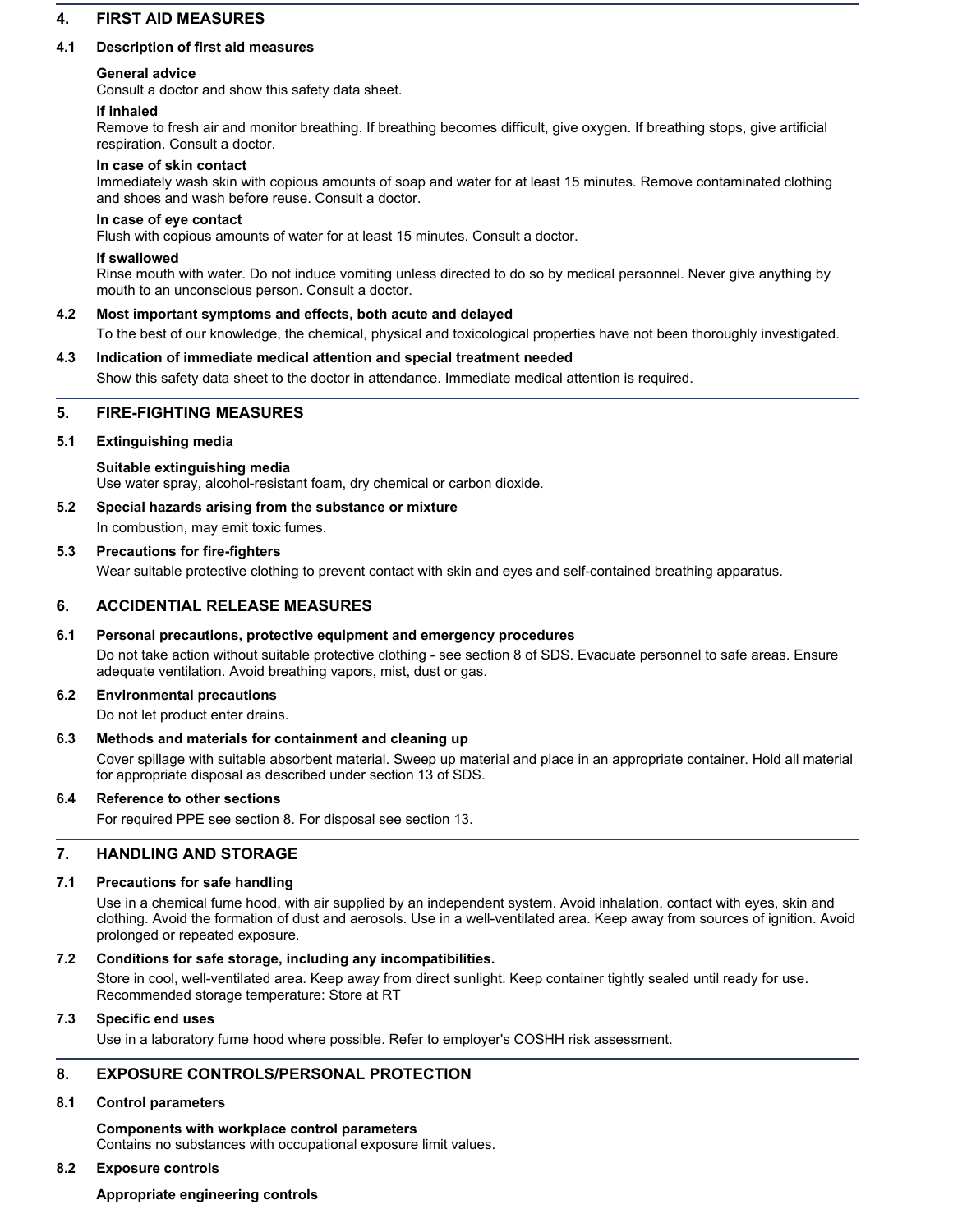Use in a fume hood where applicable. Ensure all engineering measures described under section 7 of SDS are in place. Ensure laboratory is equipped with a safety shower and eye wash station.

## **Personal protective equipment**

#### **Eye/face protection**

Use appropriate safety glasses.

#### **Skin protection**

Use appropriate chemical resistant gloves (minimum requirement use standard BS EN 374:2003). Gloves should be inspected before use. Wash and dry hands thoroughly after handling.

## **Body protection**

Wear appropriate protective clothing.

#### **Respiratory protection**

If risk assessment indicates necessary, use a suitable respirator.

## **9. PHYSICAL AND CHEMICAL PROPERTIES**

#### **9.1 Information on basic physical and chemical properties**

| Appearance                                        | Orange solid      | Vapor pressure            | No data available                                    |
|---------------------------------------------------|-------------------|---------------------------|------------------------------------------------------|
| Odor                                              | No data available | Vapor density             | No data available                                    |
| Odor threshold                                    | No data available | Relative density          | No data available                                    |
| рH                                                | No data available | Solubility(ies)           | Soluble to 100 mM in DMSO<br>and to 20 mM in ethanol |
| Melting / freezing point                          | No data available | Partition coefficient     | No data available                                    |
| Boiling point / range                             | No data available | Auto-ignition temperature | No data available                                    |
| Flash point                                       | No data available | Decomposition temperature | No data available                                    |
| Evaporation rate                                  | No data available | Viscositv                 | No data available                                    |
| Flammability (solid, gas)                         | No data available | Explosive properties      | No data available                                    |
| Upper / lower flammability or<br>explosive limits | No data available | Oxidising properties      | No data available                                    |

#### **9.2 Other safety information**

No data available

#### **10. STABILITY AND REACTIVITY**

#### **10.1 Reactivity**

Stable under recommended transport or storage conditions.

#### **10.2 Chemical stability**

Stable under recommended storage conditions.

#### **10.3 Possibility of hazardous reactions**

Hazardous reactions will not occur under normal transport or storage conditions. Decomposition may occur on exposure to conditions or materials listed below.

#### **10.4 Conditions to avoid**

Heat, moisture.

#### **10.5 Incompatible materials**

Strong acids/alkalis, strong oxidising/reducing agents.

## **10.6 Hazardous decomposition products**

In combustion may emit toxic fumes. No known decomposition information.

## **11. TOXICOLOGICAL INFORMATION**

#### **11.1 Information on toxicological effects**

**Acute Toxicity** No data available

**Skin corrosion/irritation** Classified based on available data

#### **Serious eye damage/irritation** Classified based on available data

**Respiratory or skin sensitization** Classified based on available data

**Germ cell mutagenicity** Classified based on available data

**Carcinogenicity** Classified based on available data

**Reproductive toxicity**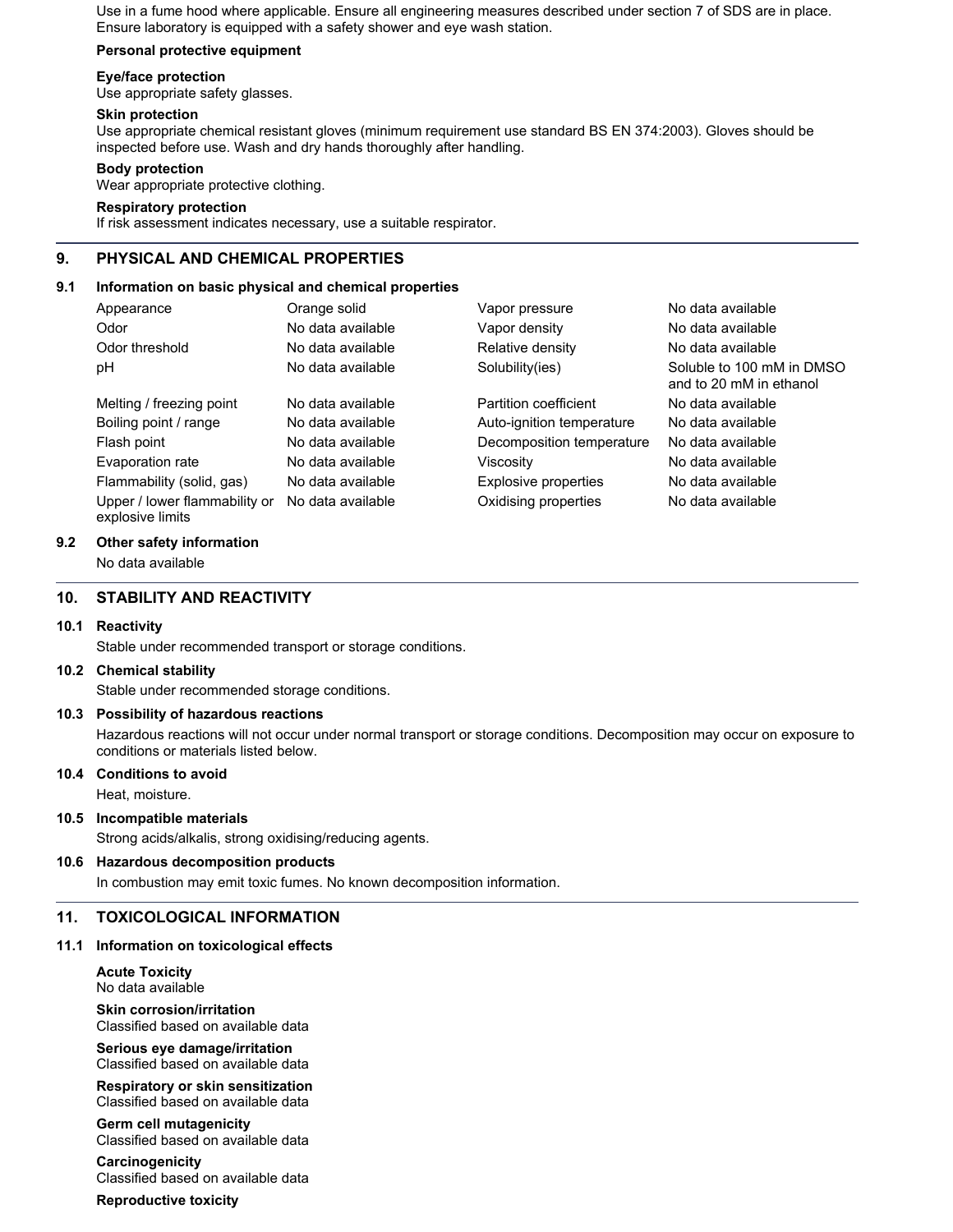Classified based on available data

#### **Specific target organ toxicity - single exposure** Classified based on available data

## **Specific target organ toxicity - repeated exposure**

Classified based on available data

#### **Aspiration hazard**

Classified based on available data

## **Symptoms / Routes of exposure**

- Inhalation: There may be shortness of breath with a burning sensation in the throat. Exposure may cause coughing or wheezing.
- Ingestion: There may be soreness and redness of the mouth and throat. There may be difficulty swallowing. Nausea and stomach pain may occur. There may be irritation of the throat.
- Skin: There may be mild irritation at the site of contact. The skin will become dry and flaky. An itchy rash may occur at the site of contact. Irritation or pain may occur at the site of contact.
- Eyes: There may be pain and redness. There may be severe pain. The eyes may water profusely. The vision may become blurred. May cause permanent damage.

Delayed / Immediate Effects: Immediate effects can be expected after short-term exposure.

## **Additional Information**

RTECS No: Not available Exposure may cause irritaiton of eyes, mucous membranes, upper respiratory tract and skin. To the best of our knowledge, the chemical, physical and toxicological properties have not been fully investigated

## **12. ECOLOGICAL INFORMATION**

#### **12.1 Toxicity**

No data available

- **12.2 Persistence and degradability**
	- No data available
- **12.3 Bioaccumlative potential** No data available
- **12.4 Mobility in soil**

No data available

- **12.5 Results of PBT and vPvB assessment** No data available
- **12.6 Other adverse effects** No data available

# **13. DISPOSAL CONSIDERATIONS**

## **13.1 Waste treatment methods**

## **Product**

Transfer to a suitable container and arrange for collection by specialized disposal company in accordance with National legislation.

## **Contaminated packaging**

Dispose of in a regulated landfill site or other method for hazardous or toxic wastes in accordance with National legislation.

## **14. TRANSPORT INFORMATION**

Classified according to the criteria of the UN Model Regulations as reflected in the IMDG Code, ADR, RID and IATA.

## **14.1 UN-Number**

Does not meet the criteria for classification as hazardous for transport.

## **14.2 UN proper shipping name**

Does not meet the criteria for classification as hazardous for transport.

## **14.3 Transport hazard class(es)**

Does not meet the criteria for classification as hazardous for transport.

## **14.4 Packaging group**

Does not meet the criteria for classification as hazardous for transport.

## **14.5 Environmental hazards**

This product is not classified as environmentally hazardous according to the UN Model Regulations, nor a marine pollutant according to the IMDG Code.

## **14.6 Special precautions for users**

No data available